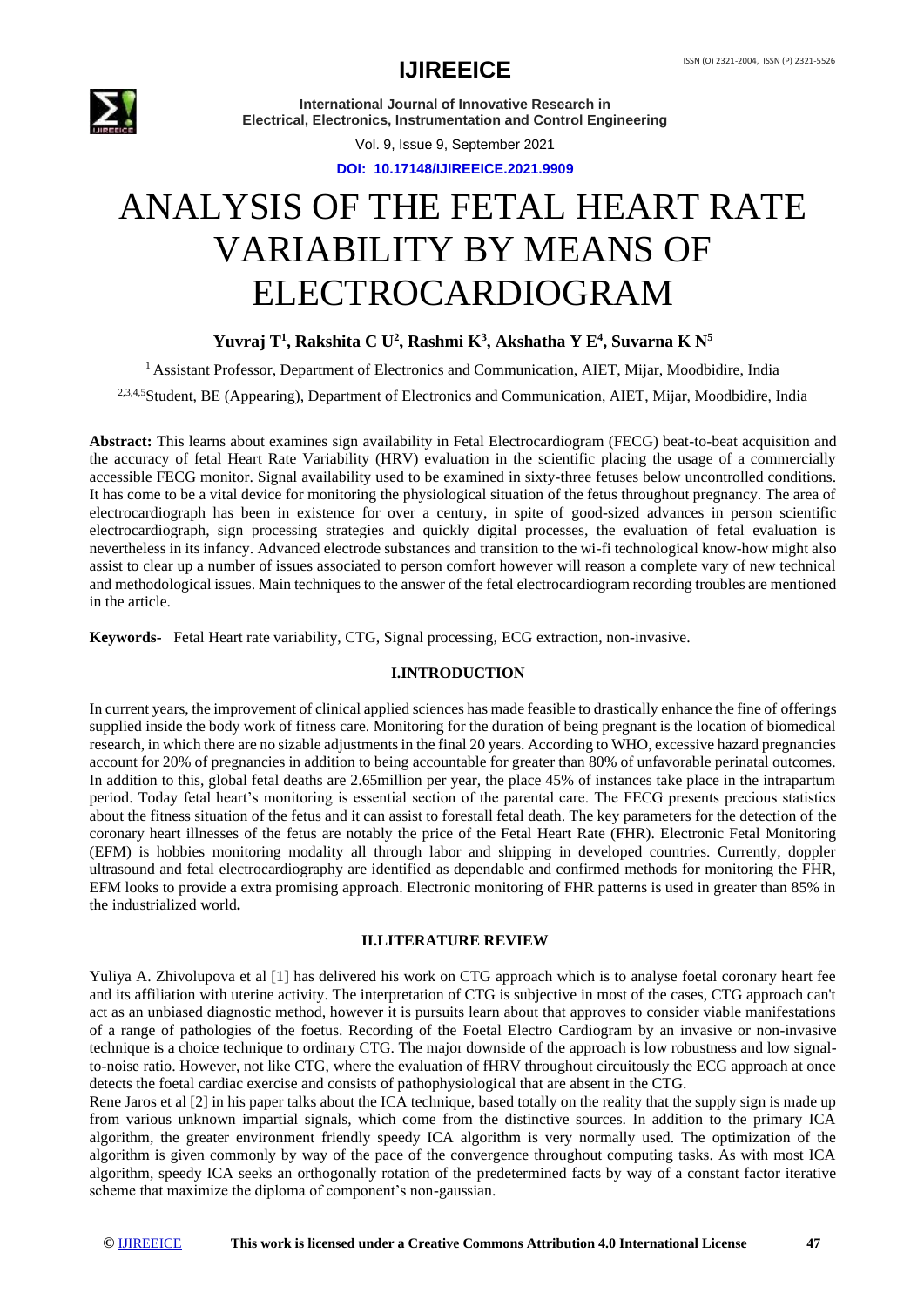# **IJIREEICE ISSN (O) 2321-2004, ISSN (P) 2321-5526**



**International Journal of Innovative Research in Electrical, Electronics, Instrumentation and Control Engineering**

Vol. 9, Issue 9, September 2021

#### **DOI: 10.17148/IJIREEICE.2021.9909**

Ratana Kahan ova et al [3] in his paper talks about the adaptive method, use of filters that are capable to routinely selfadjust their co-efficient in accordance to the data in the filtered signal. This approach can be divided into two components Linear and non-linear. Linear adaptive strategies that have been utilized to the NI-FECG sign extraction hassle consist of algorithm based totally on Kalman filtering, adaptive Volterra filtering, comb filtering. Nonlinear strategies are based totally on AI, and these that have been utilized to extract the NI-FECG consist of Adaptive Neural networks (ANN), Hybrid Neural community (HNN).

G D Clifford [4] in his paper talks about the computational equipment used to execute the calculation for keeping apart FECG and FHRV used to be MATLAB® in adaptation 8.3.0.532, explicitly versatile channels device compartment and Wavelet device kit. Additionally, the GUIDE MATLAB instrument was once utilized to construct up a UI to introduce the outcomes. The symptoms utilized have been gotten from two free records bases with shallow data of pregnant women between the 35 and forty weeks of development. The essential statistics base (DaISy) incorporates a chronicle with eight channels: three of them are taken from the mother's chest and 5 from the midsection; the account span is 10 s at an inspecting fee of250 Hz. The the rest of signs and symptoms are taken from the statistics base MIT/Physio internet with seven chronicles: two thoracic and 5 abs; money owed take round sixteen min at an inspecting tempo of 1 kHz

S. Abound, A. Alauf, S. Einav [5] Fetal ECG extraction in mild of adaptive filters and wavelet seriously change approval and software in fetal coronary heart fee variability evaluation of low strength IOT platform the waveform. The waveform of the fetal ECG helps the completion of conditions, for example, Bradycardia, Tachycardia, Congenital coronary contamination and Hypoxia. The fetal pulse goes from a hundred and twenty bpm to one hundred sixty bpm is seen as typical. In Bradycardia the fHR falls beneath a hundred and twenty bpm and in Tachycardia can go previous a hundred and eighty bpm. At last, adjustments in the PR and PQ breaks, P-wave, T wave and ST-portion, and the width of QRS complicated have been related with oxygen levels. The primary fECG extraction techniques are versatile channels, prepare decay, and nonlinear weakening. The indispensable framework clears out the maternal Electro Cardiogram (mECG) from the belly documents utilising preferred leads of an electrocardiogram as reference. The subsequent one comprises an approach of managing procedures, for example, Wavelet Change (WT), Blind Source Separation (BSS) and Singular Value Decomposition (SVD)

Freeman RK et al [6] in his paper talks about Since fetal electrocardiography and magnetocardiography can maybe supply a fetal cardiogram the hazard exists of performing morphological examination. Despite the truth that the QRS-complex is efficiently recognizable in the crude symptoms and the P-wave can likewise be located after signal averaging, a T-wave is hardly ever conspicuous in both the fetal MCG or fetal ECG. This may also simply reflect the usual electrical motion in the fetal heart. The nation of the T-wave is needy upon the estimating role and course of the area phase concerning the fetal heart; the weight inclinations throughout the ventricular divider; the grouping of ventricular depolarization; and the metabolic and ionic activities in and round the myocardial cells. The size of the PR-span, the QRS-complex, the ST stretch and the T-wave are giant for the order of arrhythmias and the dedication of inherent coronary heart infections. For example, the scenario of the P-wave in the waveform is fundamental to segregate between the special kinds of supraventricular tachycardia. The kingdom of the QRS-complex may also provide statistics on intrinsic coronary heart sicknesses, for example, left ventricular hypertrophy bringing about a widening of the QRS-complex

#### **III.WORKING**

 The strategies to get right entry to the fetal fitness such as cardiography (CTG), electrocardiography (ECG) gives greater beneficial data about the fetal coronary heart fee stipulations such as the fetal coronary heart rate (FHR). Lack of oxygen for lengthy duration can motive everlasting injury to the intelligence and apprehensive device to the fetus. There are two strategies that are broadly used in the literature for recording FECG signals: non-invasively by way of setting electrodes on the stomach of the mom and invasively in which case electrodes are positioned inner of the uterus of the mom on the scalp of the fetus at some point of labor. Invasive extraction of FECG is greater correct due to the fact of the recording electrode positioned on the fetus scalp however has its drawbacks in that it can solely be completed at some point of delivery. The non-invasive approach can be used in all gestation weeks and additionally at some stage in delivery. Even although non-invasive stomach recorded FECG presents massive medical data about the fitness situation of the fetus. The sign is regularly contaminated with giant quantity of noise making, it is tough to precisely discover and extract the FECG. In this, the belly sign accompanies the low sufficiency FECG and a few specific signs and symptoms of excessive plentifulness inclusive of the MECG and different clamor signals. The vast amplitudes of these combination sources cowl up the trans belly FECG and an easy high-pass transferring of belly alerts for FECG extraction cannot be utilized due to the fact of the over-lapping spectra of the FECG and that of the clamor segments. Additionally, a utilization of a channel may additionally current some undesirable stage contortions on the FECG. Also, the adequacy of the FECG depends upon the cathode setup and adjustments amongst topics due to the fact of physique weight and measurement of the mom simply as locations of the baby. In this manner, it is pleasing to dispense with alternatively a good deal